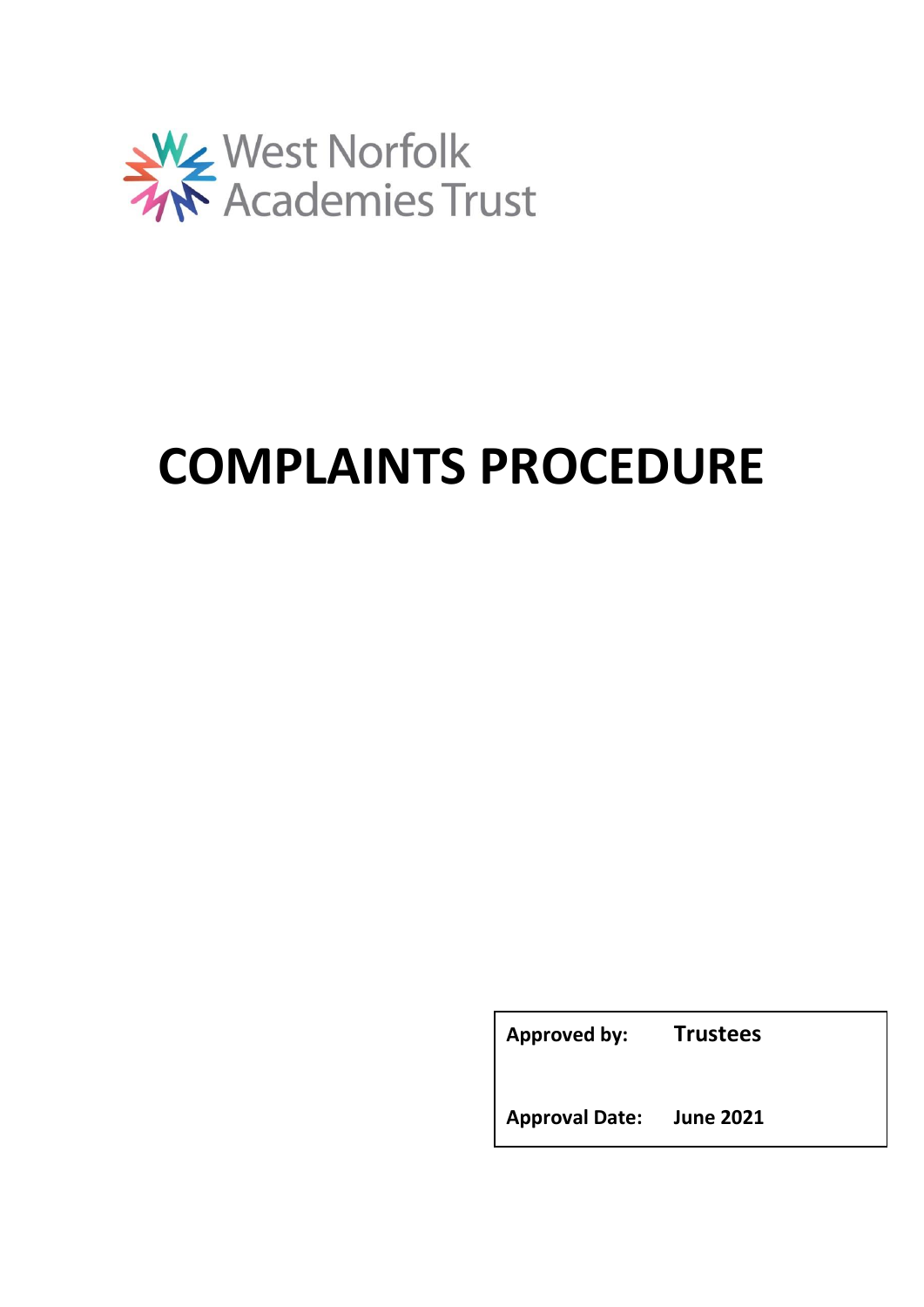## **Contents**

| Aims                                                                      | 1              |
|---------------------------------------------------------------------------|----------------|
| Legislation and guidance                                                  | 1              |
| Definitions and scope                                                     | $1 - 2$        |
| Roles and Responsibilities                                                | 2              |
| Principles for investigation                                              | 3              |
| Stages of complaint (not complaint against the Headteacher or a governor) | 4              |
| Complaints against the Headteacher or a governor                          | 5              |
| Referring complaints on completion of the school's procedure              | 6              |
| Persistent complaints                                                     | 6              |
| Record keeping                                                            | $\overline{7}$ |
| Learning lessons                                                          | 8              |
| Monitoring arrangements                                                   | 8              |
| Links with other policies                                                 | 8              |
| Flow Diagram                                                              | 9              |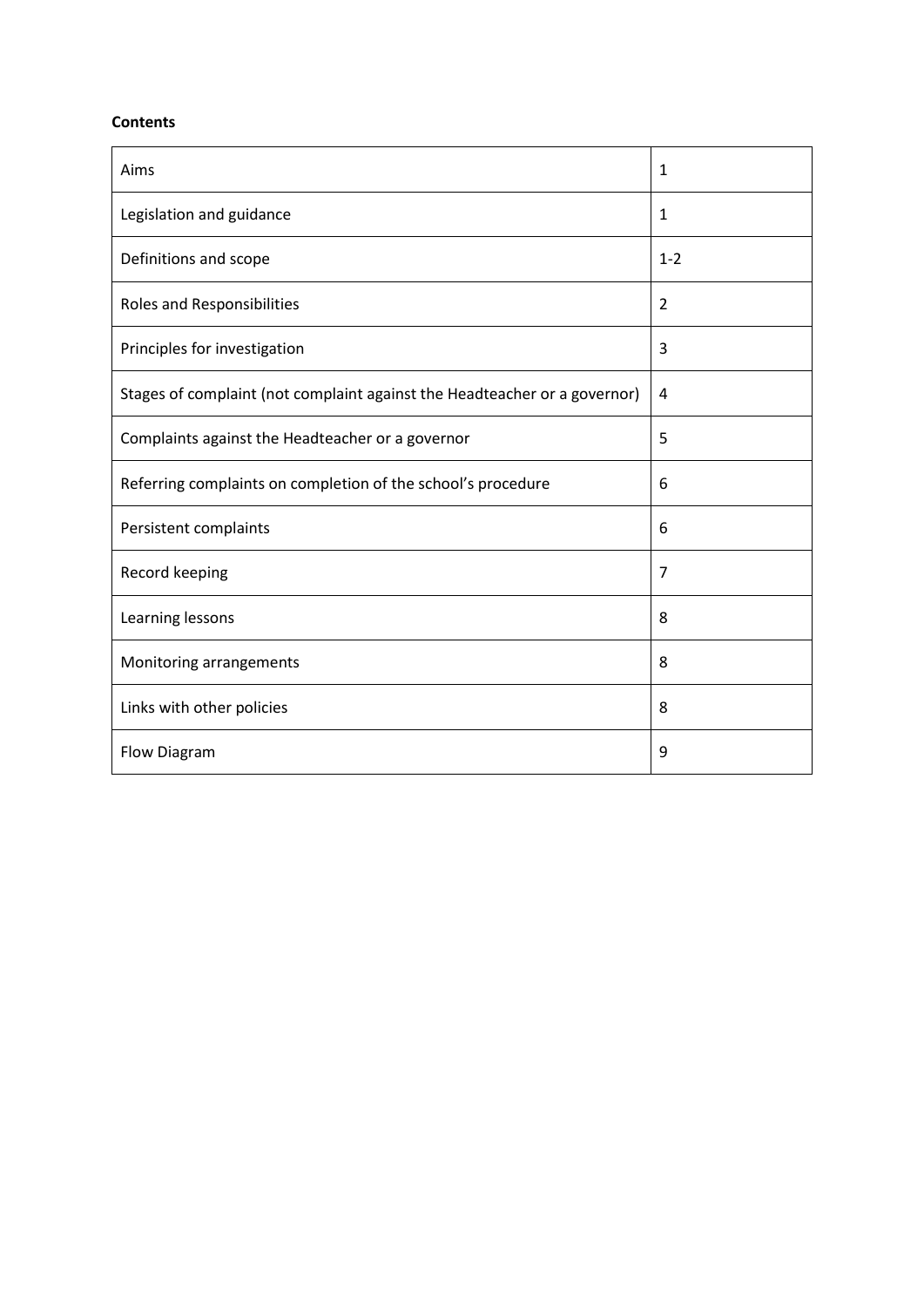# **1. Aims**

Our school aims to meet its statutory obligations when responding to complaints from parents of pupils at the school.

When responding to complaints, we aim to:

- Be impartial and non-adversarial
- Facilitate a full and fair investigation by an independent person or panel, where necessary
- Address all the points at issue and provide an effective and prompt response
- Respect complainants' desire for confidentiality
- Treat complainants with respect
- Ensure that any decisions we make are lawful, rational. Reasonable, fair and proportionate, in line with the principles of administrative law.
- Keep complainants informed of the progress of the complaints process
- Consider how the complaint can feed into school improvement evaluation processes

We try to resolve concerns or complaints by informal means wherever possible. Where this is not possible, formal procedures will be followed.

The school will aim to give the complainant the opportunity to complete the complaints procedure in full.

To support this, we will ensure we publicise the existence of this policy and make it available on the school website.

Throughout the process, we will be sensitive to the needs of all parties involved, and make any reasonable adjustments needed to accommodate individuals.

# **2. Legislation and guidance**

This document meets the requirements set out in part 7 of the schedule to the Education (Independent School Standards) Regulations 2014, which states that we must have and make available a written procedure to deal with complaints from parents of pupils at the school.

It is also based on guidance published by the Education and Skills Funding Agency (ESFA) on creating a complaints procedure that complies with the above regulations, and refers to good practice guidance on setting up complaints procedures from the Department for Education (DfE).

This policy complies with our funding agreement and articles of association.

In addition, it addresses duties set out in the Early Years Foundation Stage statutory framework with regards to dealing with complaints about the school's fulfilment of Early Years Foundation Stage requirements.

# **3. Definitions and scope**

The DfE guidance explains the difference between a concern and a complaint.

A concern is defined as "an expression of worry or doubt over an issue considered to be important for which reassurances are sought".

The school will resolve concerns through day-to-day communication as far as possible.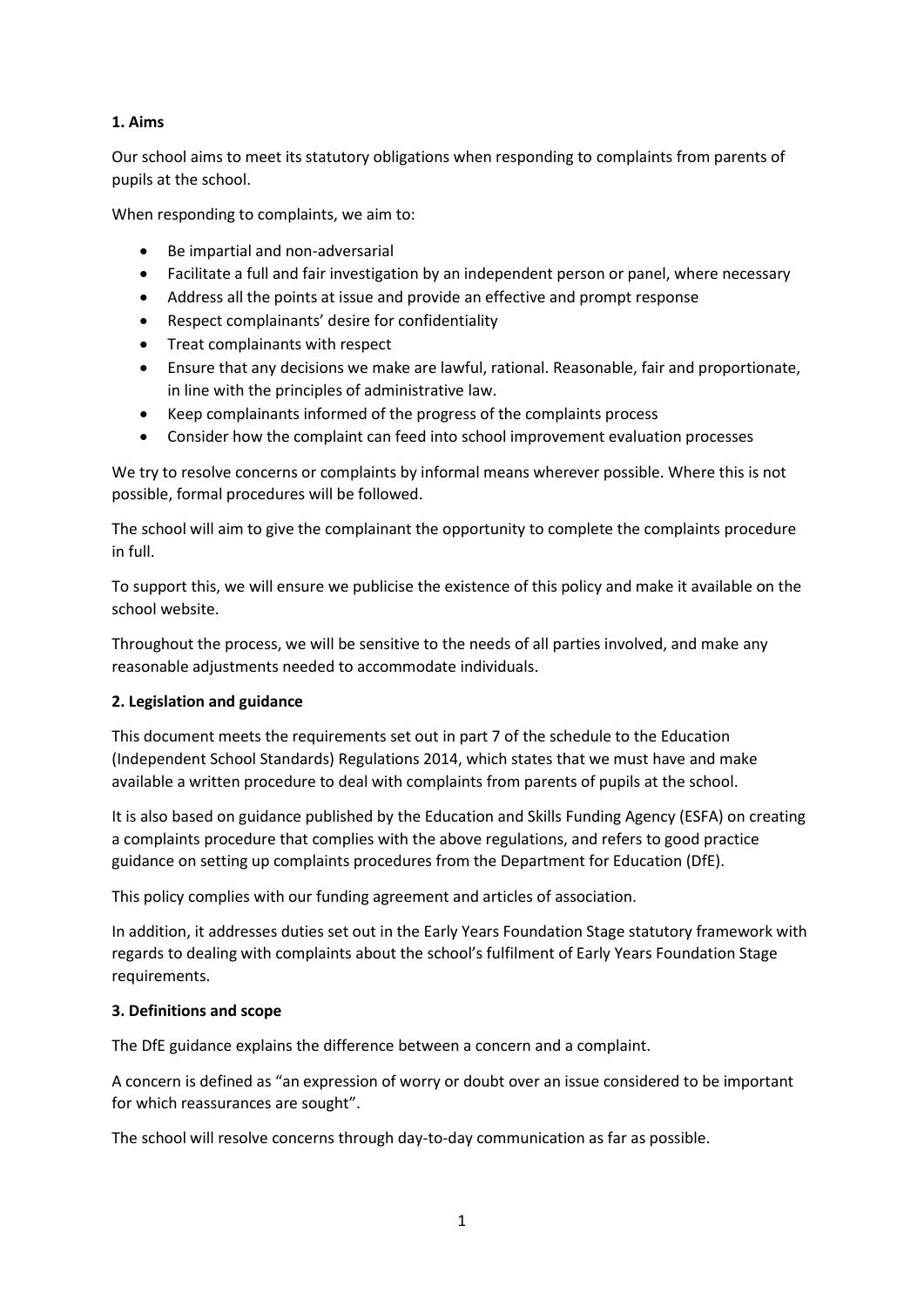A complaint is defined as "an expression of dissatisfaction however made, about actions taken or a lack of action".

The school intends to resolve complaints informally where possible, at the earliest possible stage.

There may be occasions when complainants would like to raise their concerns formally. This policy outlines the procedure relating to handling such complaints.

This policy does not cover complaints procedures relating to:

- Admissions
- Statutory assessments of special educational needs (SEN)
- Safeguarding matters
- Exclusion
- Whistle-blowing
- Staff grievances
- Staff discipline

Please see our separate policies for procedures relating to these types of complaint.

Arrangements for handling complaints from parents of children with SEN about the school's support are within the scope of this policy. Such complaints should first be made to the special educational needs co-ordinator (SENCO)/headteacher]; they will then be referred to this complaints policy. Our SEN policy and information report includes information about the rights of parents of pupils with disabilities who believe that our school has discriminated against their child.

Complaints about services provided by other providers who use school premises or facilities should be directed to the provider concerned.

## **4. Roles and Responsibilities**

## **The Complainant**

The complainant will get a more effective and timely response to their complaint if they:

- Follow these procedures
- Co-operate with the school throughout the process and respond to deadlines and communications promptly
- Ask for assistance as needed
- Treat all those involved with respect
- Not publish details about the complaint on social media

## **The Investigator**

An individual will be appointed to look into the complaint and establish the facts. They will:

- Interview all relevant parties, keeping notes
- Consider records and any written evidence and keep these securely
- Prepare a comprehensive report to the Headteacher/executive leadership which includes the facts and potential solutions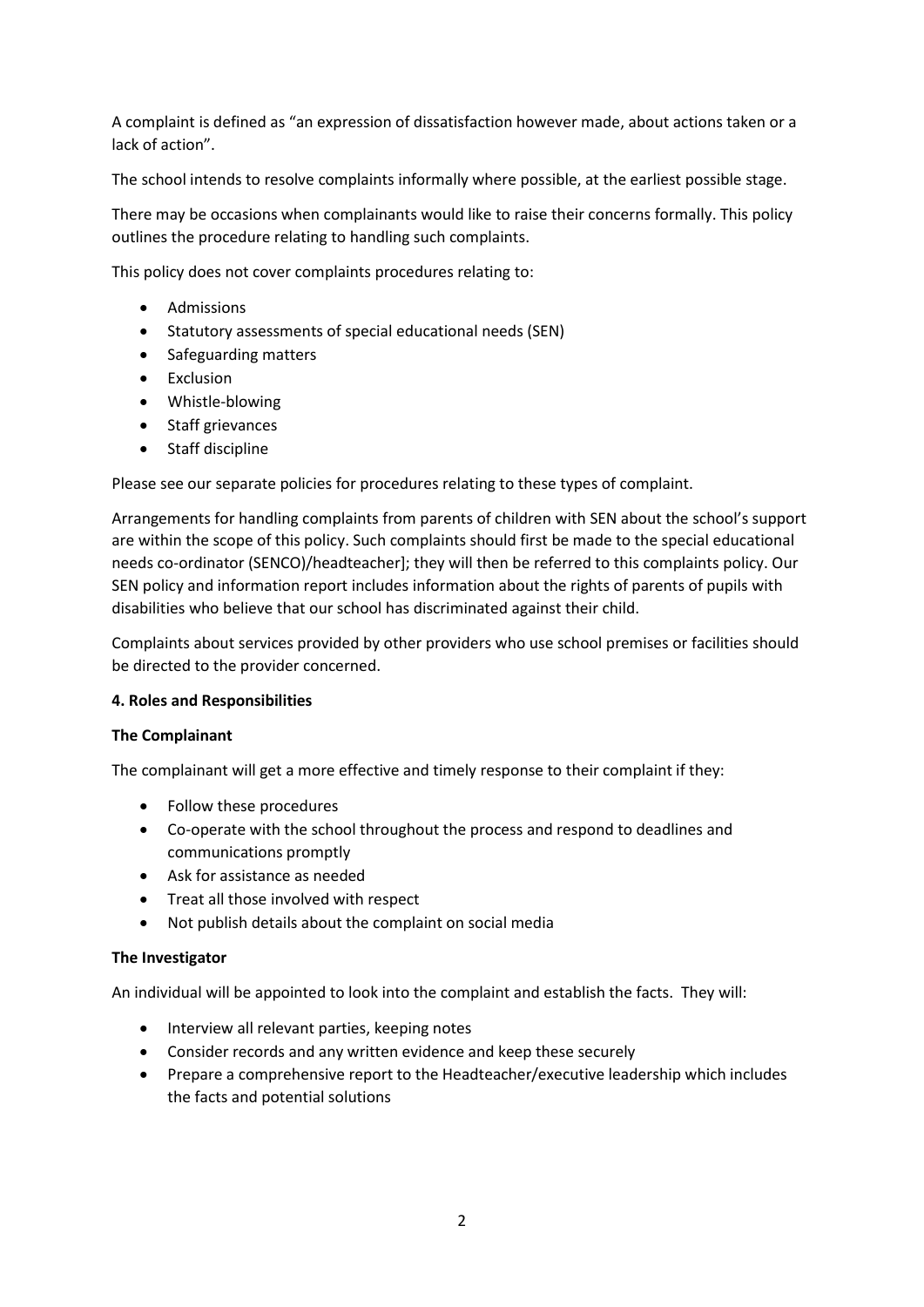# **Clerk to the Trustees**

Be the contact point for the complainant and the complaints panel, including circulating the relevant papers and evidence before complaints hearing.

Arrange the complaints hearing

• Record and circulate the minutes and outcome of the hearing

# **Committee Chair**

- Chair the meeting, ensuring everyone is treated with respect throughout
- Make sure all parties see the relevant information, understand the purpose of the hearing and are allowed to present their case

# **5. Principles for investigation**

When investigating a complaint, we will try to clarify:

- What has happened
- Who was involved
- What the complainant feels would put things right

We also intend to address complaints as quickly as possible. To achieve this, realistic and reasonable time limits will be set for each action within each stage. When complaints are made out of term time, we will consider them to have been received on the next school day.

Where further investigations are necessary, new time limits will be set, and the complainant will be sent details of the new deadline with an explanation for the delay.

The school expects that complaints will be made as soon as possible after an incident arises and no later than 3 months afterwards. We will consider exceptions to this time frame in circumstances where there were valid reasons for not making a complaint at that time and the complaint can still be investigated in a fair manner for all involved.

## **Complaints about our fulfilment of early year's requirements**

We will investigate all written complaints relating to the school's fulfilment of the Early Years Foundation Stage requirements, and notify the complainant of the outcome within 28 days of receiving the complaint. The school will keep a record of the complaint (see section 10) and make this available to Ofsted on request.

Our Complaints Policy is issued to all families as part of the registration process. It is also available on the school's website and at [www.westnorfolkacademiestrust.co.uk](http://www.westnorfolkacademiestrust.co.uk/) Where parents/carers are not satisfied that their child is receiving the free entitlement in the correct way (as set out in the funding agreement and in Early Education and Childcare Statutory guidance for local authorities), a complaint can be submitted directly to the Headteacher.

Parents and carers can notify Ofsted if they believe that the school is not meeting Early Years Foundation Stage requirements, by calling 0300 123 4234 or 0300 123 4666, or by emailing [enquiries@ofsted.gov.uk.](mailto:enquiries@ofsted.gov.uk) An online contact form is also available at [https://www.gov.uk/government/organisations/ofsted#org-contacts.](https://www.gov.uk/government/organisations/ofsted#org-contacts)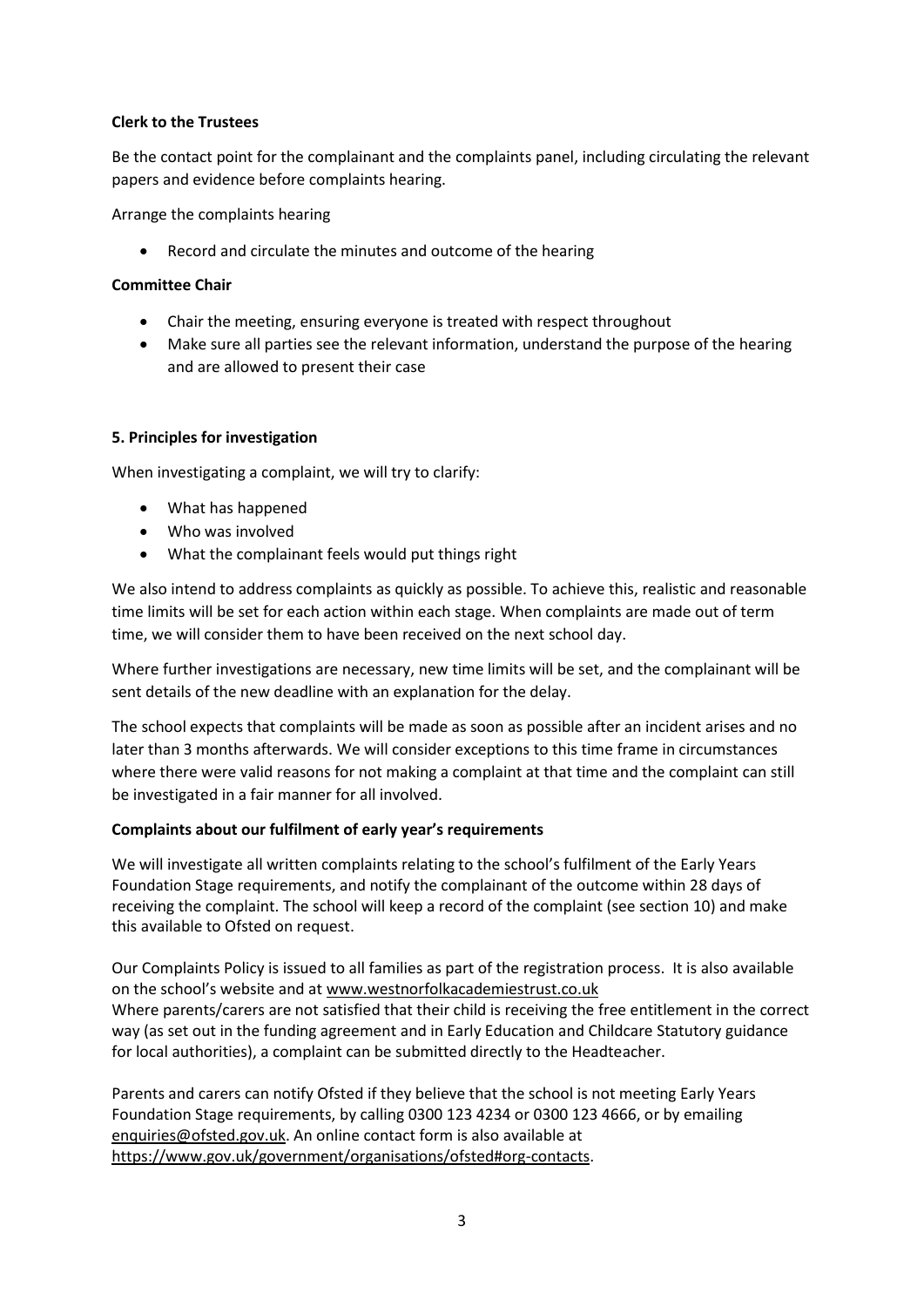We will notify parents and carers if we become aware that the school is to be inspected by Ofsted. We will also supply a copy of the inspection report to parents and carers of children attending the setting on a regular basis.

# **6. Stages of complaint (not complaints against the Headteacher or a governor)**

# **Stage 1: informal**

The school will take informal concerns seriously and make every effort to resolve the matter quickly. It may be the case that the provision or clarification of information will resolve the issue.

The complainant should raise the complaint as soon as possible with the relevant member of staff or the Headteacher, either in person or by letter, telephone or email. If the complainant is unclear who to contact or how to contact them, they should contact the relevant school office.

The school will acknowledge informal complaints within 5 school days, and investigate and provide a response within 10 school days.

The informal stage may involve a meeting between the complainant and the Head teacher or member of the senior leadership team, as appropriate.

If the complaint is not resolved informally, it will be escalated to a formal complaint.

# **Stage 2: formal**

The formal stage involves the complainant putting the complaint into writing, usually to the Headteacher and/or the subject of the complaint. This letter should provide details such as relevant dates, times and the names of witnesses of events, alongside copies of any relevant documents. The complainant should also state what they feel would resolve the complaint.

The Headteacher (or other person appointed by the Headteacher for this purpose) will then conduct their own investigation. If a meeting is convened the complainant may be accompanied to this meeting, and should inform the school of the identity of their companion in advance. In certain circumstances, the school may need to refuse a request for a particular individual to attend any such meeting – for example, if there is a conflict of interest. If this is the case, the school will notify the complainant as soon as they are aware, so that the complainant has the opportunity to arrange alternative accompaniment.

The written conclusion of this investigation will be sent to the complainant within 10 school days.

If the complainant is not satisfied with the response and wishes to proceed to the next stage of this procedure, they should inform the clerk to the trustees within 10 school days.

Complaints will be escalated to the panel hearing stage if the complainant is not satisfied with the response to the complaint at the second, formal, stage.

The clerk will acknowledge receipt of the request within 5 school days.

## **Stage 3: review panel**

The panel will be appointed by or on behalf of the proprietor and must consist of at least 3 people who were not directly involved in the matters detailed in the complaint. At least 1 panel member must be independent of the management and running of the school. The panel cannot be made up solely of Trust board members, as they are not independent of the management and running of the school.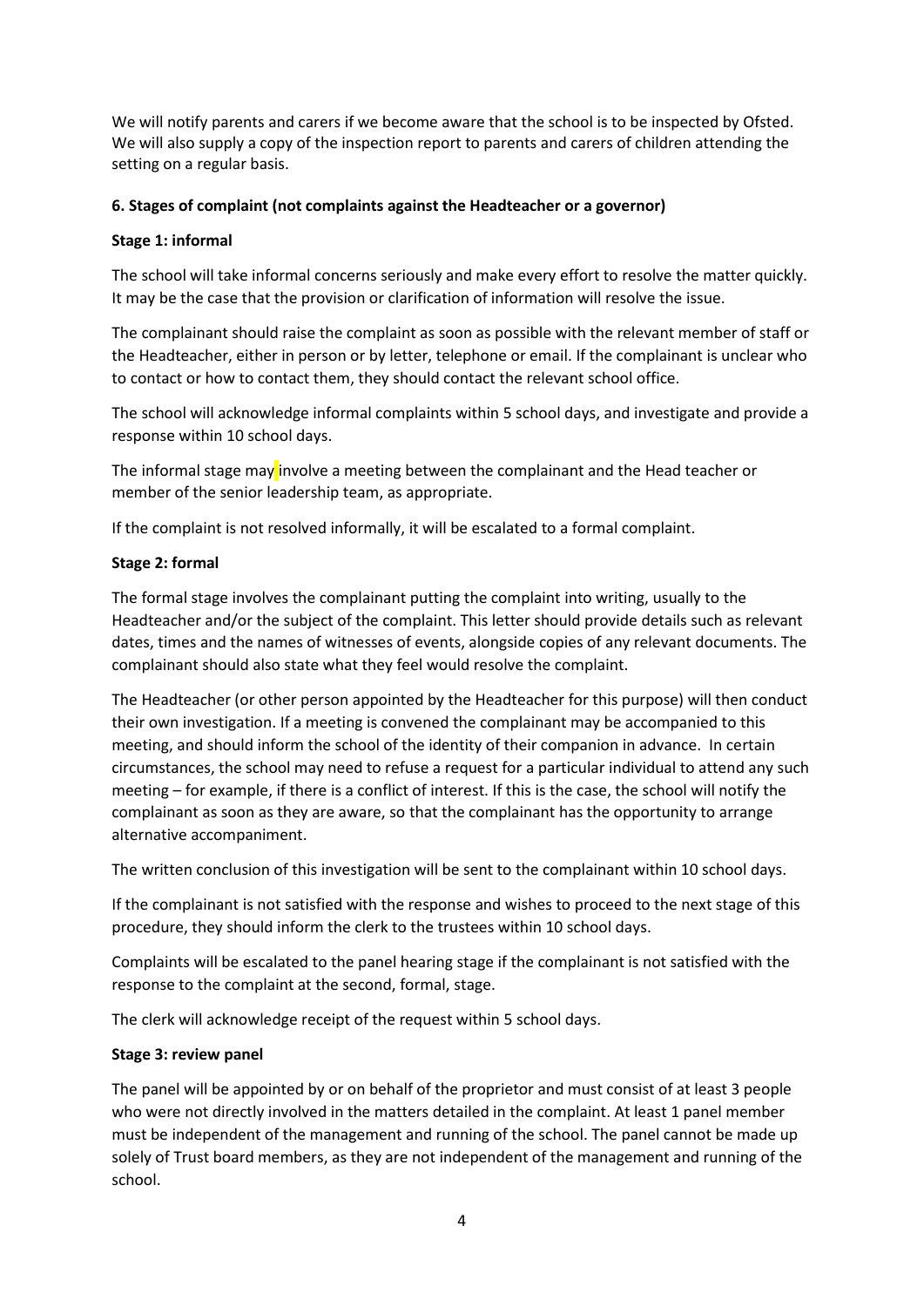The panel will have access to the existing record of the complaint's progress (see section 9).

The complainant must have reasonable notice of the date of the review panel; however, the review panel reserves the right to convene at their convenience rather than that of the complainant. At the review panel meeting, the complainant and representatives from the school, as appropriate, will be present. Each will have an opportunity to set out written or oral submissions prior to the meeting.

The complainant must be allowed to attend the panel hearing and be accompanied if they wish.

At the meeting, each individual will have the opportunity to give statements and present their evidence, and witnesses will be called, as appropriate, to present their evidence.

The panel, the complainant and the school representative(s) will be given the chance to ask and reply to questions. Once the complainant and school representative(s) have presented their cases, they will be asked to leave and evidence will then be considered.

The panel must then put together its findings and recommendations from the case. The panel will also provide a copy of the findings and recommendations to the complainant and, where relevant, the individual who is the subject of the complaint, and make a copy available for inspection by the proprietor and Headteacher.

The committee can:

- Uphold the complaint, in whole or in part
- Dismiss the complaint, in whole or in part

If the complaint is upheld, the committee will:

- Decide the appropriate action to resolve the complaint
- Where appropriate, recommend changes to the school's systems or procedures to prevent similar issues in the future

The school will inform those involved of the decision in writing within 10 school days.

# **7. Complaints against the Headteacher/Executive Headteacher/CEO/Member of Local Governing Body, or the Trustees**

## **Stage 1: Informal**

Complaints made against the Headteacher should be directed to the clerk of the trustee board. If the complaint is about the Headteacher or one member of the board, a suitably skilled and impartial trustee will carry out the steps at stage 1 (section 6).

## Stage 2: Formal

If the concern or complaint is jointly about the chair and vice-chair, the entire board and independent investigator will carry out the steps in Stage 2 (Section 6). They will be appointed by the board and will write a formal response at the end of their investigation.

## Stage 3: Review Panel

If the complaint is jointly about the chair and vice chair, the board or the majority of the board then a committee of independent trustees will hear the complaint. They will carry out the steps at stage 3 (as per section 6).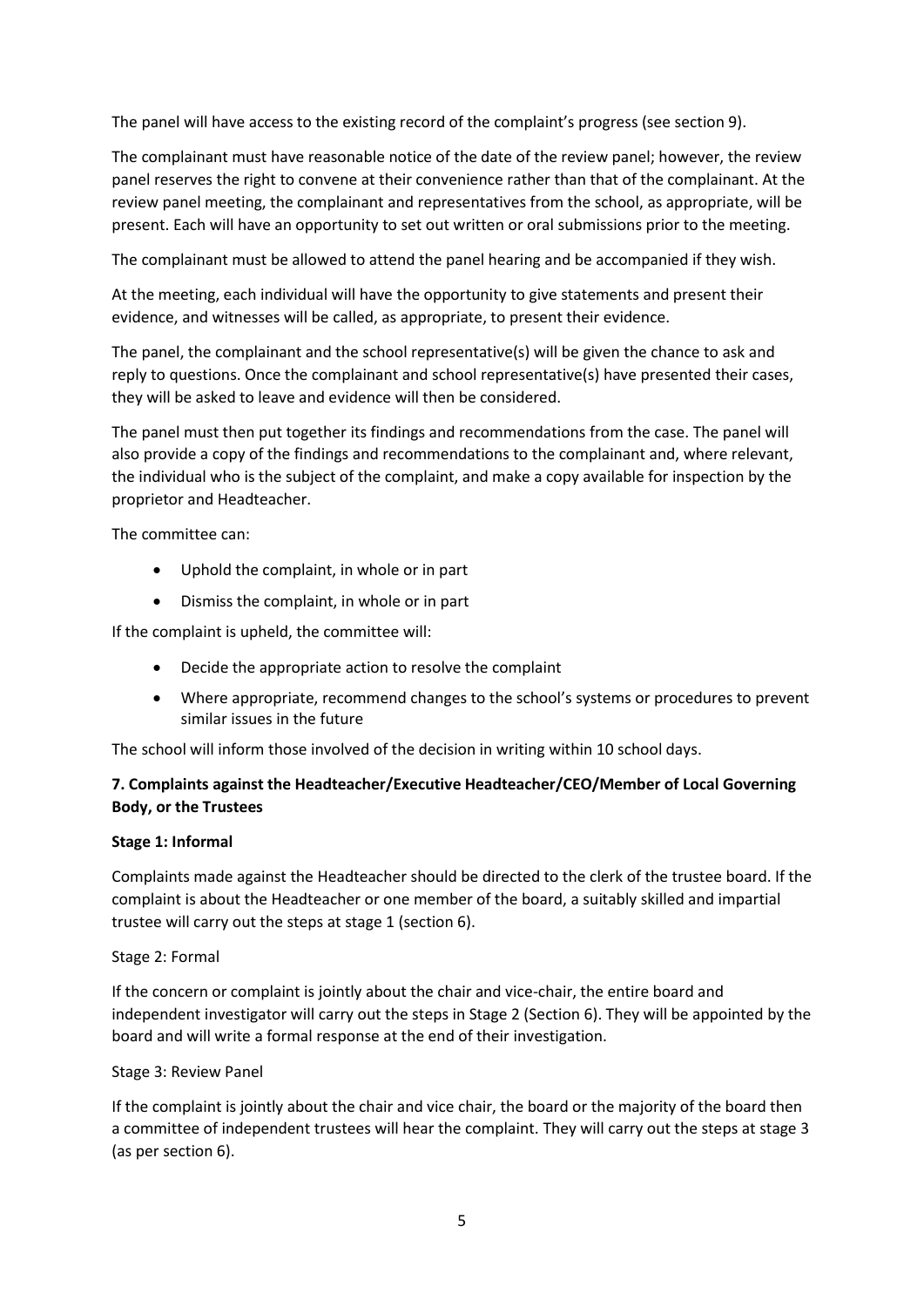# 8. **Referring complaints on completion of the school's procedure**

If the complainant is unsatisfied with the outcome of the school's complaints procedure, they can refer their complaint to the ESFA. The ESFA will check whether the complaint has been dealt with properly by the school. The ESFA will not overturn a school's decision about a complaint. However, it will look into:

- Whether there was undue delay, or the school did not comply with its own complaint's procedure
- Whether the school was in breach of its funding agreement with the secretary of state
- Whether the school has failed to comply with any other legal obligation

If the school did not deal with the complaint properly, it will be asked to re-investigate the complaint. If the school's complaints procedure is found to not meet regulations, the school will be asked to correct its procedure accordingly.

For more information or to refer a complaint, see the following webpage:

<https://www.gov.uk/complain-about-school>

This information will be included in the outcome letter to complainants.

# **9. Persistent complaints**

Most complaints raised will be valid and therefore we will treat them seriously. However, a complaint may become unreasonable if the person:

Has made the complaint before and it's already been resolved by following the school's complaints procedure

Makes a complaint that is obsessive, persistent, harassing, prolific, defamatory or repetitive

Knowingly provides false information

Insists on pursuing a complaint that is unfounded, or out of scope of the complaint's procedure

Pursues a valid complaint, but in an unreasonable manner e.g. refused to articulate the complaint, refuses to co-operate with this complaints procedure or insists that the complaint is dealt with in ways that are incompatible with this procedure and the time frames it sets out.

Changes the basis of the complaint as the investigation goes on

Makes a complaint designed to cause disruption, annoyance or excessive demands on school time

Seeks unrealistic outcomes or a solution tht lacks any serious purpose or value

We will take every reasonable step to address the complainant's concerns and give them a clear statement of our position and their options. We will maintain our role as an objective arbiter throughout the process, including when we meet with individuals. We will follow our complaints procedure as normal (as outlined above) wherever possible.

If the complainant continues to contact the school in a disruptive way, we may put communications strategies in place. We may:

• Give the complainant a single point of contact via an email address.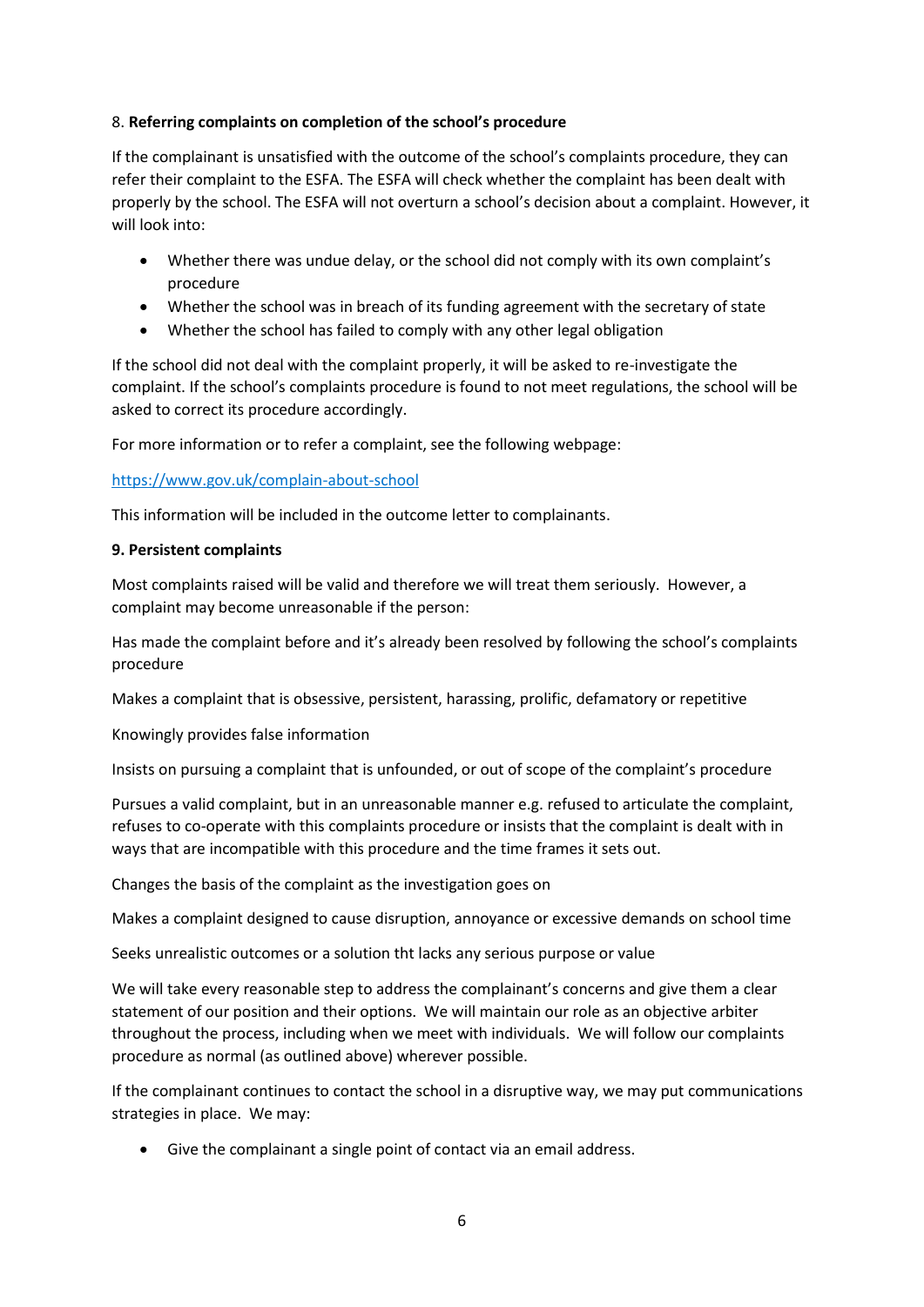- Limit the number of times the complainant can make contact, such as a fixed number per term
- Ask the complainant to engage a third part to act on their behalf
- Put any other strategy in place as necessary.

# **Stopping responding**

We may stop responding to the complainant when all of these factors are met:

- We believe we have taken all reasonable steps to help address their concerns
- We have provided a clear statement of our position and their options
- The complainant contacts us repeatedly, and we believe their intention is to cause disruption or inconvenience
- Where we stop responding we will inform the individual tht we intend to do so. We will also explain that we will still consider any new complaints they make.
- In response to any serious incident of aggression or violence, we will immediately inform the police and communicate our actions in writing. This may include barring an individual from a school site.

# **Duplicate Complaints**

If we have resolved a complaint under this procedure and receive a duplicate complaint on the same subject from a partner, family member of other individual we will assess whether there are aspects that we hadn't previously considered, or any new information we need to take into account. If we are satisfied tht there are no new aspects we will:

- Tell the new complainant that we have already investigated an responded to this issue, and the local process is complete
- Direct them to the DfE if they are dissatisfied with our original handling of the complaint.

If there are new aspects, we will follow this procedure again.

## **Complaint Campaigns**

Where the school receives a large volume of complaints about the same topic or subject, especially if these come from complainants unconnected with the school, the school may respond to these complaints by:

- Publishing a single response on the school website
- Sending a template response to all of the complainants

If complainants are not satisfied with the school's response, or which to pursue the complaint further, the normal procedures will apply.

## **10. Record-keeping**

The school will record the progress of all complaints, including information about actions taken at all stages, the stage at which the complaint was resolved, and the final outcome. The records will also include copies of letters and emails, and notes relating to meetings and phone calls.

This material will be treated as confidential and held centrally, and will be viewed only by those involved in investigating the complaint or on the review panel.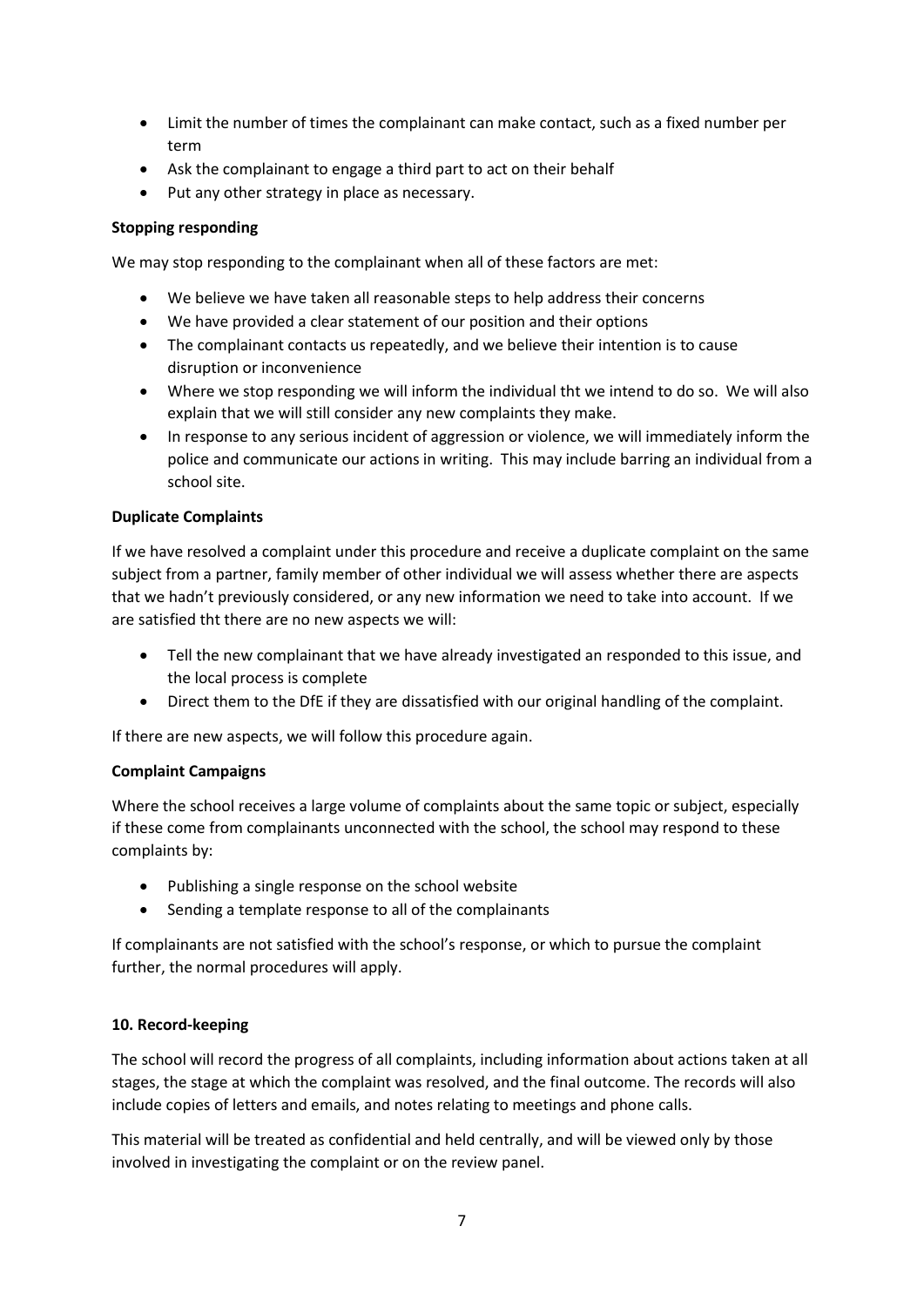This is except where the secretary of state (or someone acting on their behalf) or the complainant requests access to records of a complaint through a freedom of information (FOI) request or through a subject access request under the terms of the Data Protection Act, or where the material must be made available during a school inspection.

Records of complaints will be kept securely, only for as long as necessary and in line with data protection law, our privacy notices and records management policy.

The details of the complaint, including the names of individuals involved, will not be shared with the whole Trustees in case a review panel needs to be organised at a later point.

Where the Trustees are aware of the substance of the complaint before the review panel stage, the school will (where reasonably practicable) arrange for an independent panel to hear the complaint.

Complainants also have the right to request an independent panel if they believe there is likely to be bias in the proceedings. The decision to approve this request is made by the Trustees, who will not unreasonably withhold consent.

## **11. Learning lessons**

The Trustees will review any underlying issues raised by complaints with the CEO/Executive head teacher/head teacher, where appropriate, and respecting confidentiality, to determine whether there are any improvements that the school can make to its procedures or practice to help prevent similar events in the future.

## **12. Monitoring arrangements**

The Trustees will monitor the effectiveness of the complaints procedure in ensuring that complaints are handled properly. The Trustees will track the number and nature of complaints, and review underlying issues as stated in section 11.

The complaints records are logged and managed by clerk to the Trustees.

This policy will be reviewed by the Trustees and the CEO every 3 years.

At each review, the policy will be approved by the Trustees and the CEO.

## **13. Links with other policies**

Policies dealing with other forms of complaints include:

- Child protection and safeguarding policy and procedures
- Admissions policy
- Exclusions policy
- Staff grievance procedures
- Staff disciplinary procedures
- SEN policy and information report
- Privacy notices